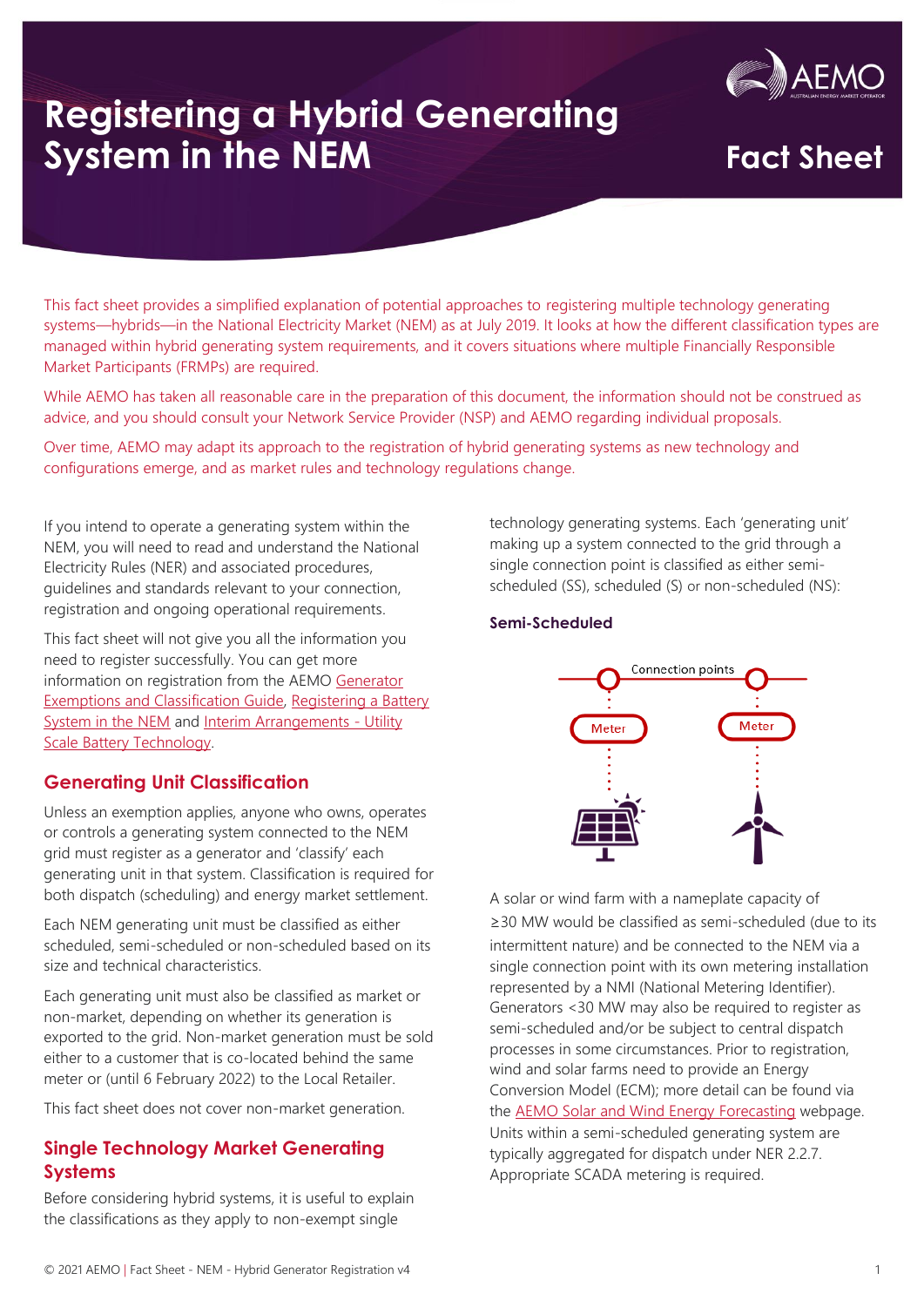

## **Scheduled**



A synchronous generating system, for example, open cycle or combined cycle gas turbines, hydro or coal-fired power stations, would be classified as scheduled and be connected to the NEM via a single connection point with its own metering installation represented by a NMI.

These can be generating units dispatched individually, or multiple generating units aggregated for dispatch under NER 3.8.3. Appropriate SCADA metering is required.

### **Battery**



A battery would be classified as a scheduled generating unit, and also a scheduled load (requiring Market Customer registration) if it intends to charge from the grid. It would be connected to the NEM via a single connection point with its own metering installation represented by a NMI.

Multiple battery storage units are typically aggregated for dispatch under NER 3.8.3. Appropriate SCADA metering is required.

### **Non-Scheduled**



A battery <5 MW is typically exempt from registration but can be classified as a non-scheduled generating unit. This is the case if a <5 MW battery is part of a hybrid system which is ≥5 MW. Other generating technologies (including wind, solar and synchronous) are usually classified as nonscheduled if the system is <30 MW.

## **Registration Scenarios – Hybrid**

When a hybrid generating system is proposed, the aggregate value of the generating system determines the classification of the component generating units. For example, a 20 MW wind farm and a 20 MW solar farm connected at the same point will be registered as a semischeduled unit because in aggregate, they are ≥30 MW. A 20 MW gas fired turbine and a 20 MW solar farm will require registration under the scheduled and semischeduled classifications respectively.

However, AEMO will allow a battery <5 MW, within a hybrid system which in aggregate is ≥5 MW, to be registered as a non-scheduled generating unit with its charging load treated as auxiliary load.

Hybrid generating systems can be registered under a single application but will incur higher registration fees due to the additional assessment required.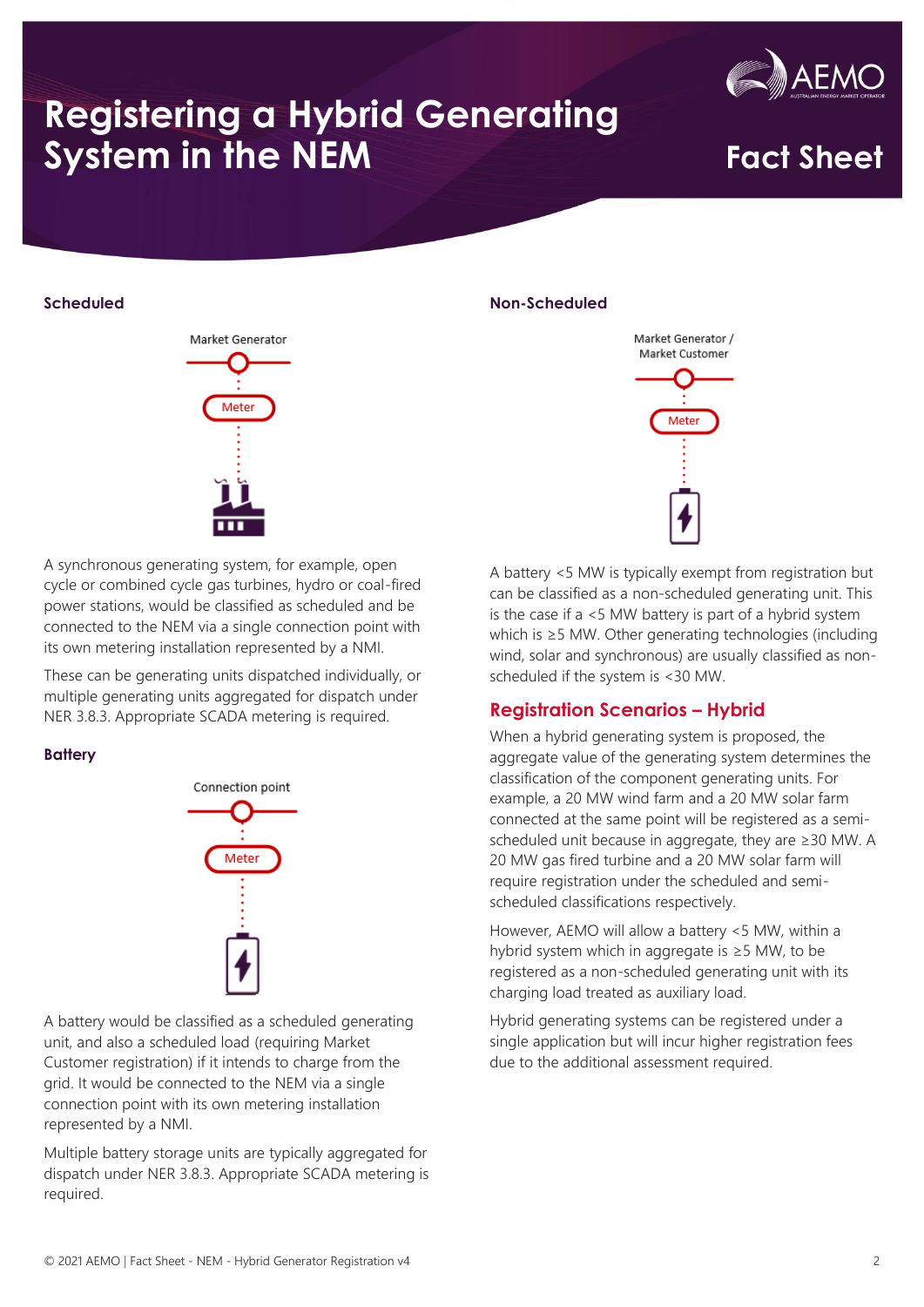

**a) Scenario: Two semi-scheduled generating units (**≥**30 MW in aggregate).**



A common hybrid registration involves two semischeduled generating units; one wind and one solar (each aggregated under NER 2.2.7). Both the wind farm and solar farm require an independent ECM, and separate dispatchable units each with a dispatchable unit identifier (DUID) and appropriate SCADA metering. A single generator performance standard (GPS) would be established at the connection point Auxiliary load, when the generators are not running, is settled as negative generation energy. The combined facility is settled under a single FRMP.

**b) Scenario: A scheduled generator and a semischeduled generator (**≥**30 MW in aggregate).**



This scenario includes a scheduled generator and a semi-scheduled generator: one gas fired turbine and one wind farm. The wind farm requires an ECM, there would be separate dispatchable units each with a DUID and appropriate SCADA metering. A single GPS would

be established at the connection point. The scheduled unit would be required to follow dispatch instructions. A single conformance cap would be applicable to the wind farm. Auxiliary load, when the generators are not running, is settled as negative generation.

**c) Scenario: Two scheduled generators and a semischeduled generator (**≥**30 MW in aggregate)**



This scenario includes a semi-scheduled generating unit and two scheduled generating units: one gas fired turbine, one wind farm and one battery that charges from the grid. In this case, the wind farm requires an ECM, there would be four separate dispatchable units each with a DUID (three for the generating units and one additional DUID for the battery scheduled load) and appropriate SCADA metering. A single GPS would be established at the connection point (covering both generation and load). The scheduled units would be required to follow dispatch instructions. A single conformance cap would be applicable to the wind farm.

The requirement for the battery load DUID applies whether or not the battery charges from the grid. However, if the battery charges from the grid, a Market Customer registration is required at the connection point.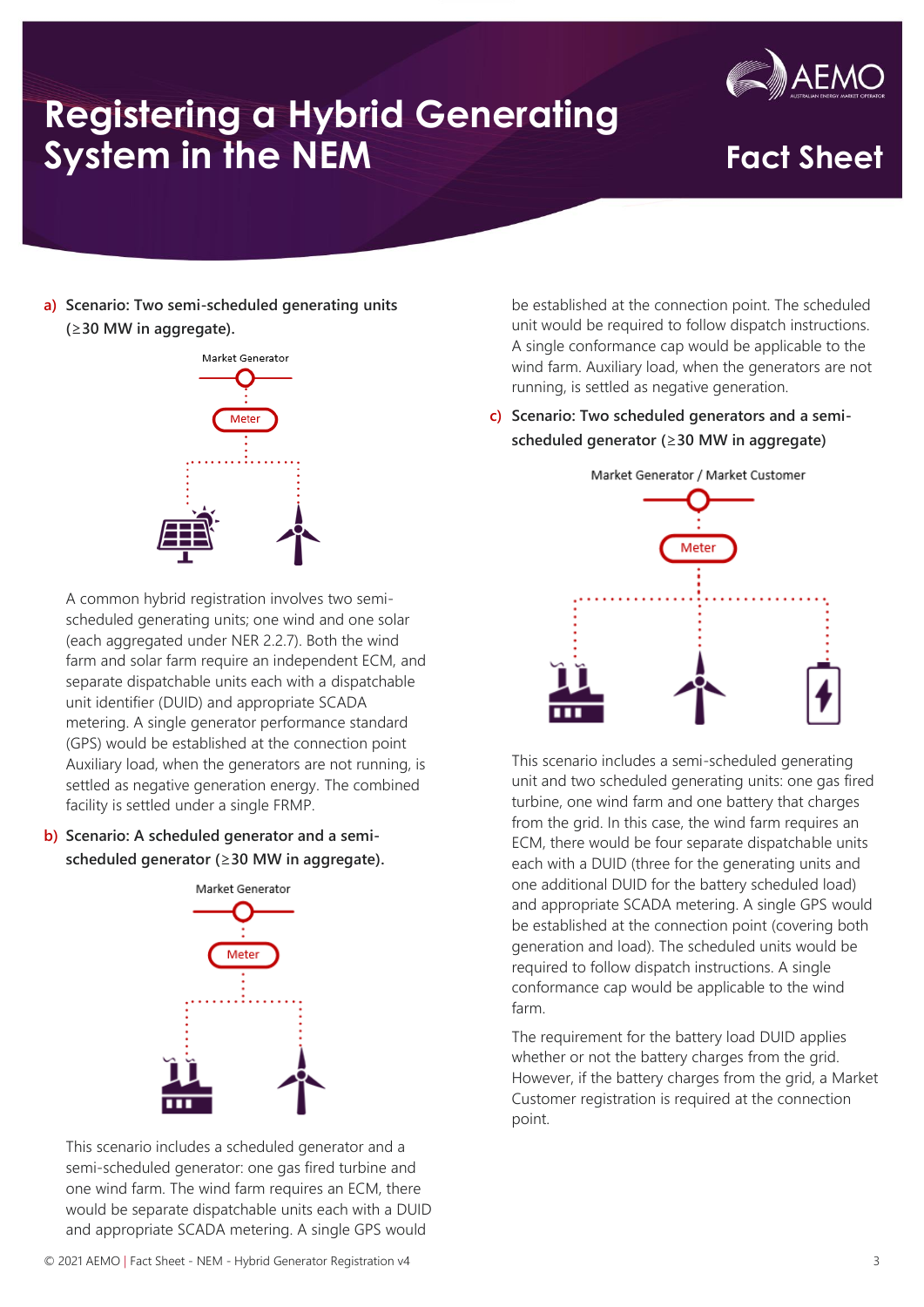

## **Registration Scenarios - Multiple Financially Responsible Market Participants (FRMPs)**

All the scenarios above assume a single connection point to the grid and a single hybrid generating system. There are occasions, for commercial reasons, where participants may want to establish separate responsibilities across what AEMO would normally consider to be a single generating system (typically identified by a single point of connection into the grid). This can only be supported with an appropriate technical and metering configuration.

Each market connection point may only have a single FRMP. If the financial responsibilities need to be split between multiple parties then multiple connection points are required. At each connection point there will be a separately registered generating system, Market Participant, metering installation, GPS, ECM as applicable, etc.

In order to create multiple connection points behind the grid connection point, it is necessary to establish a private network with a network connection to the grid or have the existing Network Service Provider (NSP) own the connection point transformer. One person must be registered as the NSP for this network (this may be the same entity as one of the established FRMPs). The private network cannot be exempt from Chapter 5 of the NER due to the need for a GPS to be enforceable at each connection point into the private network.

The private network's connection point to the grid will be established as a parent connection point. This connection point will have an NSP-to-NSP connection agreement which will reflect the performance of all assets connected to the private network.

The connection points into the private network will require NSP-to-Generator connection agreements which will reflect the performance standard of the connecting asset. These connection points will be child connection points for the purpose of settlement. This means there must be a Market Customer registered at the parent connection point to allow settlement of losses from the network. The child metering installations are also required to differentiate each generating system's load and generation and allow the calculation of marginal loss factors (MLFs).

The nameplate rating of each of the individual generators will be aggregated for technical and classification purposes at the parent connection point. This means that if any of the generating systems at the child connection point could normally be granted exemption (<5 MW generating system) or (<30 MW and <20 GW/h generating system), it will instead be required to be classified and registered with AEMO as if it were part of a generating system at a single connection point.

## **a) Scenario: Two semi-scheduled generating units (**≥**30 MW in aggregate)**



This registration would involve two semi-scheduled generating units; one wind and one solar (each aggregated under NER 2.2.7). The two systems are connected into the private network and operate independently of each other with individual registration, conformance cap, GPS (which need to consider each other in the modelling), dispatch, SCADA and ECM.

There are three metering installations for this configuration, one parent at the grid connection point and two children at the private network connection points. A Market Customer will need to be registered at the parent connection point to allow for the settlement of losses. Each metering installation will also have its own MLF.